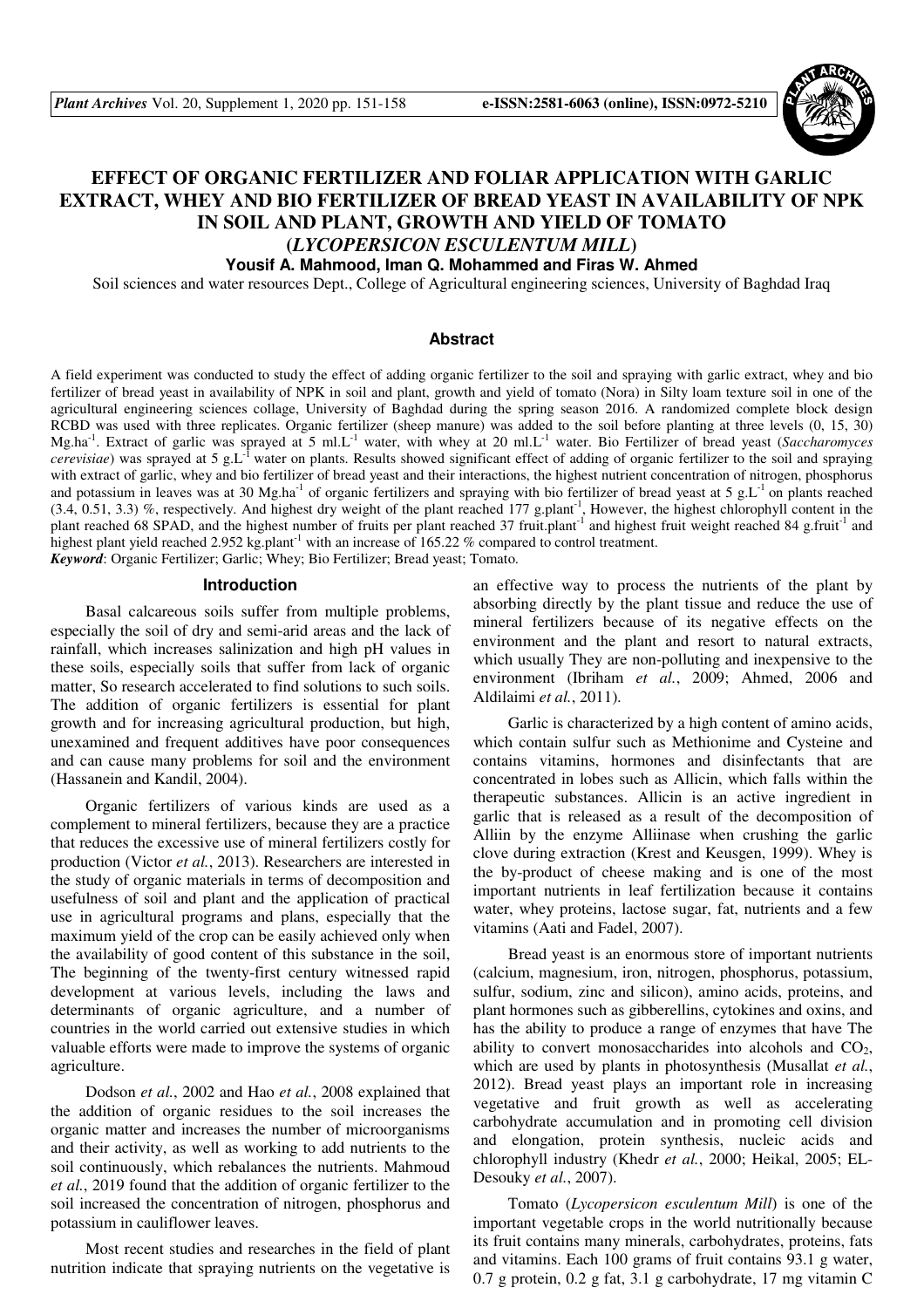and Many minerals, such as iron, phosphorus and magnesium, also contain antioxidants, especially lycopene, which reduce the damage to body tissues from chemicals that act on the risk of chronic and cancerous diseases (Gerster, 1997; Wongsa-Ngasir, 2004).

Due to the lack of studies in Iraq on tomoto feeding using whey, garlic extract and bread yeast under open cultivation conditions, this study was conducted with the aim of studying the effect of adding organic fertilizer to the soil and spraying with garlic extract, whey and bio fertilizer of bread yeast in availability of NPK in soil and plant, growth and yield of tomato.

## **Materials and Methods**

A field experiment was carried out in one of the fields of agricultural engineering sciences collage-University of Baghdad during the spring season 2016-2017 to study the effect of adding organic fertilizer to the soil and spraying with garlic extract, whey and bio fertilizer of bread yeast in availability of NPK in soil and plant, growth and yield of tomato in silty loam texture soil, a randomized complete block design RCBD was used with three replicates, Soil samples were taken from the surface layer of soil 0-30 cm from different locations of the field to measuring physical, chemical and fertility properties before transplantation (Table 1).

 Field was divided into three blocks, each block was divided to 12 experimented plots, The experimental unit area was  $15.75 \text{ m}^2$  (length is 2.4 m and a width is 5.25 m), Tomato seedlings were planted at 10/3/2016 on one side of the row and planted with the spacing of 40 cm with 15 plants per experimental unit.

Organic fertilizer (sheep manure) was added to the soil before planting at three levels  $(0, 15, 30)$  Mg.ha<sup>-1</sup>. Nitrogen was added at 200 kg N.ha<sup>-1</sup> using urea fertilizer (46% N) in three batches after 20, 40 and 60 days of seedling planting. Phosphorus was added at 80 kg  $P.ha^{-1}$  using superphosphate fertilizer (21% P) in two batches and potassium was added at 150 kg K.ha<sup>-1</sup> using potassium sulfate fertilizer  $(41.5\%$  K) and in two batches. Garlic extract was prepared from peeled garlic cloves weighing 250 g and mixed with 250 ml of distilled water and mixed with an electric mixer for three minutes and filtered using a multi-layer cloth and sprayed at  $5 \text{ mL}^{-1}$  water. Whey was obtained from the dairy laboratory of the agricultural engineering sciences / University of Baghdad and sprayed at  $20 \text{ mL}^{-1}$  water (Table 2). Bread yeast (Saccharomyces cerevisiae) was prepared by dissolving the dry yeast (Bakmaya) in 1 liter of warm water plus the same weight of sugar 1: 1 and left for 12 hours, Its properties are shown in (Table 3) (Mahmoned, 2001) and sprayed at 5  $g.L^{-1}.$ 

**Table 1 :** Chemical, Physical and fertility properties of the study soil

| <b>Textural</b>   | EC                   | pH    | O.M              | <b>CEC</b>              | Carbonate             |    | Available mg.Kg <sup>-1</sup> Soil |     |
|-------------------|----------------------|-------|------------------|-------------------------|-----------------------|----|------------------------------------|-----|
| class             | (1:1)<br>$ds.m^{-1}$ | (1:1) | $g.kg^{-1}$ Soil | c mol.c. $kg^{-1}$ Soil | minerals<br>$gm.Kg-1$ |    |                                    | 17  |
| <b>Silty Loam</b> | 2.8                  | 7.67  | 12.3             | 16.1                    | 182.52                | 25 |                                    | 180 |

**Table 2 :** Characteristics of whey

| N<br>$\%$ | <b>PPM</b> | K<br><b>PPM</b>      | Ca<br><b>PPM</b> | $\mathbf{Mg}$<br><b>PPM</b> | Mn<br><b>PPM</b> | Lactose   Lactic   Protein<br>$\%$ | acid $\%$ | $\%$ | Ash<br>$\%$ | Drv<br><b>Matter</b><br>$\%$ | pH   | Fat<br>$\%$ |
|-----------|------------|----------------------|------------------|-----------------------------|------------------|------------------------------------|-----------|------|-------------|------------------------------|------|-------------|
| 0.17      | 50.00      | $1261.31$   $385.73$ |                  | 105.69                      | 0.01             | 4.88                               | 0.18      | 1.09 | $0.56$      | 7.19                         | 6.34 | 0.55        |

**Table 3 :** Characteristics of bread yeast

|                         |                                            |                         | <b>Bread Yeast</b> |                         |            |                         |               |  |
|-------------------------|--------------------------------------------|-------------------------|--------------------|-------------------------|------------|-------------------------|---------------|--|
|                         | <b>Vitamins</b>                            | <b>Vitamins</b>         |                    | Amino acid              |            |                         | Amino acid    |  |
| $Mg 100 g-1$ Dry weight |                                            | $Mg 100 g-1$ Dry weight |                    | $Mg 100 g-1$ Dry weight |            | $Mg 100 g-1$ Dry weight |               |  |
| 39.88                   | Nicotinic                                  | 2.23                    | Vit.B1             | 0.45                    | Tryptophan | 1.99                    | Arginine      |  |
| 19.56                   | Panthothenic acid                          | 1.33                    | Vit.B2             | 2.19                    | Valine     | 2.31                    | Histamine     |  |
| 9.23                    | Paminobenzioc acid                         | 1.25                    | Vit.B6             | 2.00                    | Glutamic   | 2.31                    | Isoleucine    |  |
| 4.36                    | Folic acid                                 | 0.15                    | $V$ it. $B12$      | 1.59                    | Serine     | 3.09                    | Leucine       |  |
| 2.09                    | Pyridoxine                                 | 2.71                    | Thiamin            | 1.33                    | Aspartic   | 2.95                    | Lysine        |  |
|                         | Carbohydrates<br>$Mg 100g^{-1}$ Dry weight | 4.96                    | Riboflavin         | 0.23                    | Cysteine   | 0.72                    | Methionine    |  |
| 23.2                    | Carbo.                                     | 0.26                    | Inositol           | 1.53                    | Proline    | 2.01                    | Phenylalanine |  |
| 13.33                   | Glucose                                    | 0.09                    | <b>Biotin</b>      | 1.49                    | Tyrosine   | 2.09                    | Threonine     |  |

# **Results and Discussion**

### **Available NPK in soil**

Results of table 4, 5 and 6 showed an increase in available NPK in soil by increasing the level of organic fertilizer in soil. The highest available NPK was ready in soil when adding  $30 \text{ Mg.ha}^{-1}$  of organic fertilizer at  $(32.50, 15.00,$  196.50) PPM respectively compared to control treatment which gave the lowest available NPK in soil at (22.25, 10.50 and 176.70) PPM respectively with an increase of 46.06%, 42.85 % and 11.20% respectively, the increase in ready available nitrogen in the soil may be due to the organic fertilizer content of total nitrogen, in addition, organic fertilizer increases the activity of microorganisms in the soil,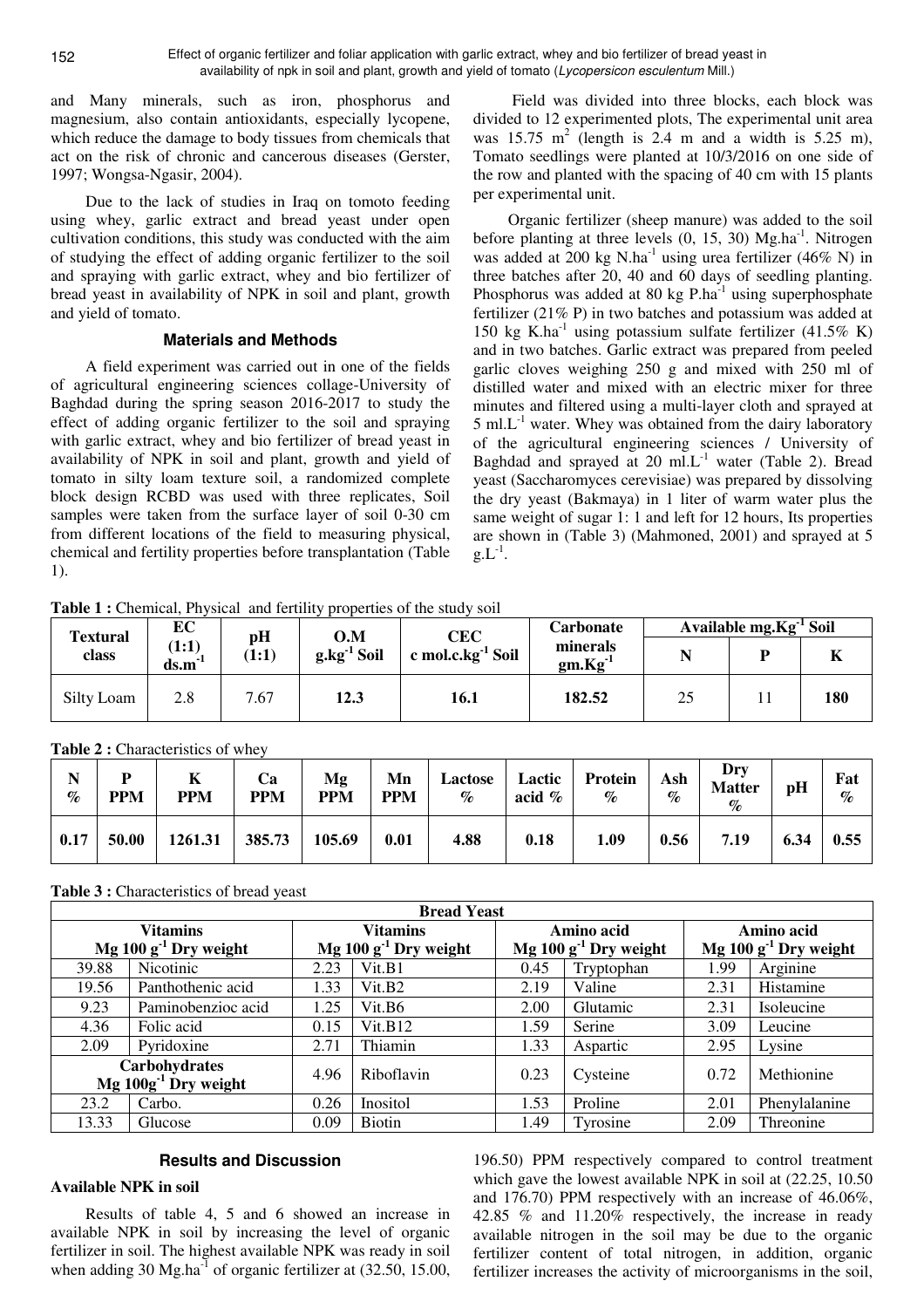which works to increase decomposition in addition to the production of organic acids and amino acids in the soil, which increases the readiness of nitrogen in the soil in addition to its role in nutrient chelation and processing of the plant and the results are consistent with (Hao *et al*., 2008 and Meida *et al.*, 2017).

The increase in the concentration of ready phosphorus in the soil is due to the organic matter content of phosphorus, and the decomposition of organic matter by mineralization process produces carbon dioxide which when dissolved in water produces carbonic acid, which contributes to the solubility of phosphate compounds in the soil as well as the role of organic fertilizers in The ions, such as calcium and magnesium, chelate, blocking the adsorption of phosphorus, In addition, there are many organic acids such as folic acid, humic and oxalic, which increase the release of phosphorus as a result of preserving the degree of soil reaction and dissolving some of the compounds deposited in the soil and release phosphorus from them and the results are consistent with (Nasser and Ahmed, 2015).

The increase in the concentration of ready potassium in the soil is attributed to the role of organic acids resulting from the decomposition of organic fertilizers in the release of potassium from soil minerals by replacing the H<sup>+</sup> ion resulting from the dissolution of these organic acids in addition to the fact that the organic material is a good storage of potassium.

As for the spraying of organic extracts on tomato plant, the treatment spraying with whey achieved the highest concentration of NPK in soil (29.66, 13.66 and 190.66) PPM respectively compared to the treatment of spraying bread yeast at a concentration of 5 g.L<sup>-1</sup> water, which gave the lowest concentration of NPK In soils (28.00, 12.30, 185.00) PPM respectively with an increase of 5.92 %, 11.05 % and 3.05 % respectively, This is due to the fact that good nutrition with NPK led to good vegetative and island growth which leads to increased absorption efficiency by the plant fewer residues of nutrients ready in the soil.

The interaction between the addition of organic fertilizer to the soil and spraying with organic extracts, the treatment (addition of 30  $Mg.ha^{-1}$  organic fertilizer + spraying with whey) achieved the highest concentration of NPK in the soil was (34, 16, 200) PPM respectively compared to treatment (Spraying bread yeast at a concentration of 5 g.L<sup>-1</sup> water) which gave the lowest concentration of NPK in the soil was (21, 10, 170) PPM respectively with an increase of 61.90 %, 60.00 % and 17.64 % respectively.

**Table 4 :** Effect of adding organic fertilizer to the soil and spraying with garlic extract, whey and bio fertilizer of bread yeast on availability of Nitrogen in Soil PPM.

| Organic                           |       | <b>Extract</b>           |             |                       |              |  |  |
|-----------------------------------|-------|--------------------------|-------------|-----------------------|--------------|--|--|
| <b>Fertilizer</b><br>$Mg.ha^{-1}$ | 0     | Garlic<br><b>Extract</b> | <b>Whey</b> | <b>Bread</b><br>yeast | <b>Mean</b>  |  |  |
|                                   | 21    | 24                       | 22          | 22                    | 22.25        |  |  |
| 15                                | 30    | 32                       | 33          | 31                    | 31.50        |  |  |
| 30                                | 33    | 31                       | 34          | 32                    | 32.50        |  |  |
| <b>Mean</b>                       | 28.00 | 29.00                    | 29.66       | 28.33                 |              |  |  |
| L.S.D                             | O     |                          | F           |                       | $O \times F$ |  |  |
| (0.05)                            |       | 2.00                     |             | 3.00                  |              |  |  |

| <b>Table 5:</b> Effect of adding organic fertilizer to the soil and |
|---------------------------------------------------------------------|
| spraying with garlic extract, whey and bio fertilizer of bread      |
| yeast on availability of phosphorus in Soil PPM.                    |

| Organic                           |       | <b>Extract</b>           |       |                       |             |  |  |
|-----------------------------------|-------|--------------------------|-------|-----------------------|-------------|--|--|
| <b>Fertilizer</b><br>$Mg.ha^{-1}$ | 0     | Garlic<br><b>Extract</b> | Whey  | <b>Bread</b><br>yeast | <b>Mean</b> |  |  |
|                                   | 10    | 10                       | 11    |                       | 10.50       |  |  |
| 15                                | 13    | 13                       | 14    | 12                    | 13.00       |  |  |
| 30                                | 15    | 15                       | 16    | 14                    | 15.00       |  |  |
| <b>Mean</b>                       | 12.60 | 12.66                    | 13.66 | 12.30                 |             |  |  |
| L.S.D                             | F     |                          |       | $O \times F$          |             |  |  |
| (0.05)                            | 1.00  |                          |       | 2.00                  | 3.00        |  |  |

**Table 6 :** Effect of adding organic fertilizer to the soil and spraying with garlic extract, whey and bio fertilizer of bread yeast on availability of Potassium in Soil PPM

| Organic                           |        |                          |        |                       |              |
|-----------------------------------|--------|--------------------------|--------|-----------------------|--------------|
| <b>Fertilizer</b><br>$Mg.ha^{-1}$ | 0      | Garlic<br><b>Extract</b> | Whey   | <b>Bread</b><br>yeast | <b>Mean</b>  |
|                                   | 180    | 170                      | 177    | 180                   | 176.70       |
| 15                                | 190    | 190                      | 195    | 185                   | 190.00       |
| 30                                | 200    | 196                      | 200    | 190                   | 196.50       |
| <b>Mean</b>                       | 190.00 | 185.33                   | 190.66 | 185.00                |              |
| L.S.D                             | റ      |                          | F      |                       | $O \times F$ |
| (0.05)                            | 4.00   |                          | 5.00   |                       | 7.00         |

### **NPK in leaves %**

The results of Table 7, 8 and 9 showed an increase in the concentration of NPK nutrients in the plant by increasing the level of organic matter in soil, the highest concentration of NPK in the plant at the addition of 30  $Mg$ .ha<sup>-1</sup> of organic fertilizer was (3.12, 0.44 and 3.10) % respectively compared to the control treatment (without addition of organic fertilizer) which gave the lowest concentration of NPK elements (2.52, 0.31, 2.45) % respectively with an increase of 23.80%, 41.93% and 26.53% respectively, The increase in nitrogen concentration in the leaves may be attributed to the fact that organic additives changed the percentage of organic matter in the soil, which improved its properties through the release of nitrogen when decomposed and oxidized organic fertilizer by microorganism, which led to increased soil readiness (Table 4). Its absorption by the plant is consistent with the results (Appireddy *et al.*, 2008, al-Amiri and Matloub, 2012).

The increase in phosphorus concentration in the leaves may be attributed to the high phosphorus content in these residues which decompose in the soil. Soil reactivity leads to the dissolution of some phosphorus-containing compounds and increases their readiness in soil solution and absorption by the plant (Havlin *et al.*, 2014; Taj-al Deen *et al.*, 2014; Nasir and Ahmad, 2015; Ahmad, 2016).

The increase in the potassium concentration in the leaves may be due to the high content of potassium found in the organic fertilizer. To the soil solution and increased readiness of potassium in the soil (Table 6) and therefore absorbed by the plant (Havlin *et al.*, 2014 and Jasim *et al.*, 2014).

The results of the same tables also indicate a significant increase in the concentration of NPK in the leaves, the treatment of spraying with bread yeast achieved the highest concentration of NPK in leaves was (3.06, 0.40 and 3.00),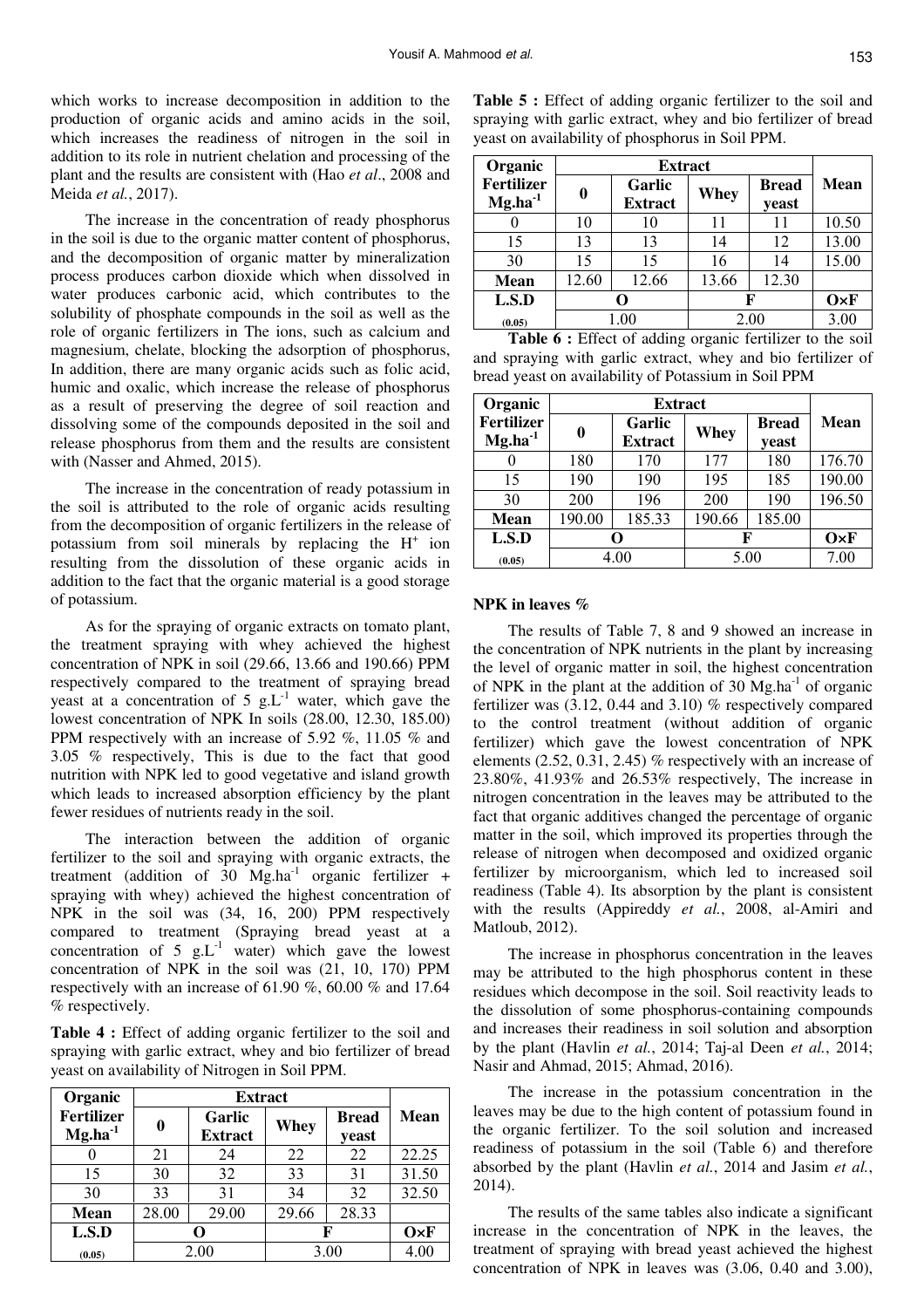respectively compared to the treatment (water spraying) with an increased 19.53%, 21.21% and 21.95% respectively, this is due to the fact that the yeast positively affected the increase of photosynthesis process through its effect on the leaves content of chlorophyll and dry matter. Enzymes, production of certain plant hormones, improved nutrient absorption, conversion of phosphorus from insoluble to dissolved form and increased readiness for absorption by plants , It may also be due to the yeast containing some of the major nutrients such as nitrogen, phosphorus and potassium, which leads to the increase of these elements in the leaves (Mustafa, 2003; Abbas, 2013).

**Table 7 :** Effect of adding organic fertilizer to the soil and spraying with garlic extract, whey and bio fertilizer of bread yeast on availability of Nitrogen in leaves %.

| Organic                           |      | <b>Extract</b>           |      |                       |              |  |  |
|-----------------------------------|------|--------------------------|------|-----------------------|--------------|--|--|
| <b>Fertilizer</b><br>$Mg.ha^{-1}$ | 0    | Garlic<br><b>Extract</b> | Whey | <b>Bread</b><br>yeast | <b>Mean</b>  |  |  |
|                                   | 2.3  | 2.5                      | 2.6  | 2.7                   | 2.52         |  |  |
| 15                                | 2.6  | 2.9                      | 2.7  | 3.1                   | 2.82         |  |  |
| 30                                | 2.8  | 3.2                      | 3.1  | 3.4                   | 3.12         |  |  |
| <b>Mean</b>                       | 2.56 | 2.86                     | 2.80 | 3.06                  |              |  |  |
| L.S.D                             |      |                          |      | F                     | $O \times F$ |  |  |
| (0.05)                            |      | 01                       |      | 0.2                   |              |  |  |

**Table 8 :** Effect of adding organic fertilizer to the soil and spraying with garlic extract, whey and bio fertilizer of bread yeast on availability of phosphorus in leaves %.

| Organic           |      |                |      |              |              |
|-------------------|------|----------------|------|--------------|--------------|
| <b>Fertilizer</b> | 0    | Garlic         | Whey | <b>Bread</b> | <b>Mean</b>  |
| $Mg, ha^{-1}$     |      | <b>Extract</b> |      | yeast        |              |
|                   | 0.27 | 0.32           | 0.31 | 0.37         | 0.31         |
| 15                | 0.34 | 0.36           | 0.35 | 0.34         | 0.34         |
| 30                | 0.40 | 0.42           | 0.44 | 0.51         | 0.44         |
| <b>Mean</b>       | 0.33 | 0.36           | 0.36 | 0.40         |              |
| L.S.D             |      |                |      | F            | $O \times F$ |
| (0.05)            | 0.01 |                | 0.02 |              | 0.03         |

**Table 9 :** Effect of adding organic fertilizer to the soil and spraying with garlic extract, whey and bio fertilizer of bread yeast on availability of Potassium in leaves %.

| Organic                            |      |                                 |      |                       |              |  |
|------------------------------------|------|---------------------------------|------|-----------------------|--------------|--|
| <b>Fertilizer</b><br>$Mg, ha^{-1}$ | 0    | <b>Garlic</b><br><b>Extract</b> | Whey | <b>Bread</b><br>yeast | <b>Mean</b>  |  |
|                                    | 2.2  | 2.4                             | 2.5  | 2.7                   | 2.45         |  |
| 15                                 | 2.4  | 2.7                             | 2.6  | 3.0                   | 2.67         |  |
| 30                                 | 2.8  | 3.2                             | 3.1  | 3.3                   | 3.10         |  |
| <b>Mean</b>                        | 2.46 | 2.76                            | 2.73 | 3.00                  |              |  |
| L.S.D                              |      |                                 |      | F                     | $O \times F$ |  |
| (0.05)                             |      | 01                              |      | 0.2                   |              |  |

The interaction between the addition of organic fertilizer to the soil and spraying with organic extracts interaction treatment (addition of  $30 \text{ Mg.ha}^{-1}$  organic fertilizer + spraying with bread yeast at a concentration of 5  $g.L^{-1}$  water) achieved the highest concentration of NPK in the leaves (3.4, 0.51, 3.3) %, respectively compared to the treatment (addition of 30 tons  $Mg, ha^{-1}$  organic fertilizer + water spray only which gave the lowest concentration of NPK in the leaves was  $(2.3, 2.27, 2.2)$  % respectively with an increase of 47.82 %, 88.88% and 50.00 % respectively.

# **Dry weight of plant:**

The results of Table 10 show that the organic fertilization and spraying of extracts and their interactions had a significant effect on the yield indicators, where the treatment of the addition of organic fertilizer 30 Mg.ha<sup>-1</sup> achieved the highest dry weight of the plant was 170.50  $g$ .plant<sup>-1</sup> compared to the control treatment (without the addition of organic fertilizer) which gave the lowest weight Dry plant reached  $143.25$  g.plant<sup>-1</sup> with an increase of  $19.02$ %. This may be due to the role of organic fertilizer in improving the physical and chemical properties of soil, increasing the proportion of organic matter in the soil and increasing the activity of microorganisms in it, which increases the readiness of nutrients in the soil (Ghosh *et al.*, 2004), These elements increase the vegetative growth characteristics of the plant by increasing the formation of proteins, nucleic acids and protoplasmic structure through the formation of DNA and RNA necessary for cell division, as well as its role in carbonation and respiration and the provision of energy necessary for the formation of new cells thus increasing growth Plant (Taiz and Zeiger, 2006, Nasser and Ahmed, 2015 and Mahmoud *et al.*, 2019).

The same table also indicates a significant increase in dry weight of the plant as a result of spraying with extracts, the treatment of bread yeast achieved the highest dry weight of the plant reached  $161.33$  g.plant<sup>-1</sup> compared to the control treatment with an increase of 7.08% due to the role of cytokines in yeast extracts to stimulate cell division and increase the size and activation of nutrients and aggregation in the treated parts, they contain many nutrients necessary for growth, sugars, proteins and amino acids that increase the rate of growth and thus increase the efficiency of food processing and net carbon representation which is reflected by increasing the dry weight of the plant (Muslet, 2012, Ani and AL-Obeidi, 2017).

Table 10 : Effect of adding organic fertilizer to the soil and spraying with garlic extract, whey and bio fertilizer of bread yeast on dry weight of plant g.plant<sup>-1</sup>

| Organic           |        |                |        |              |              |
|-------------------|--------|----------------|--------|--------------|--------------|
| <b>Fertilizer</b> | 0      | Garlic         | Whey   | <b>Bread</b> | Mean         |
| $Mg.ha^{-1}$      |        | <b>Extract</b> |        | yeast        |              |
|                   | 136    | 146            | 142    | 149          | 143.25       |
| 15                | 150    | 157            | 153    | 158          | 154.50       |
| 30                | 166    | 171            | 168    | 177          | 170.50       |
| <b>Mean</b>       | 150.66 | 158.00         | 154.33 | 161.33       |              |
| L.S.D             | 0      |                | F      |              | $O \times F$ |
| (0.05)            | 3.00   |                | 4.00   |              | 6.00         |

The interaction between the addition of organic fertilizer to the soil and spraying with organic extracts, the treatment of interaction (addition of 30  $Mg.ha^{-1}$  organic fertilizer + spray yeast bread at a concentration of 5 g. $L^{-1}$ water) achieved the highest dry weight of tomato plant reached  $177$  g.plant<sup>-1</sup> compared to the comparison treatment (without adding organic fertilizer + spraying with water), which gave the lowest dry weight of the plant amounted to 136 g. plant<sup>-1</sup> with an increase of 30.14%.

# **Chlorophyll content SPAD:**

The results of Table 11 showed that organic fertilization and spraying of extracts and their interactions had a significant effect on the outcome indicators, the treatment of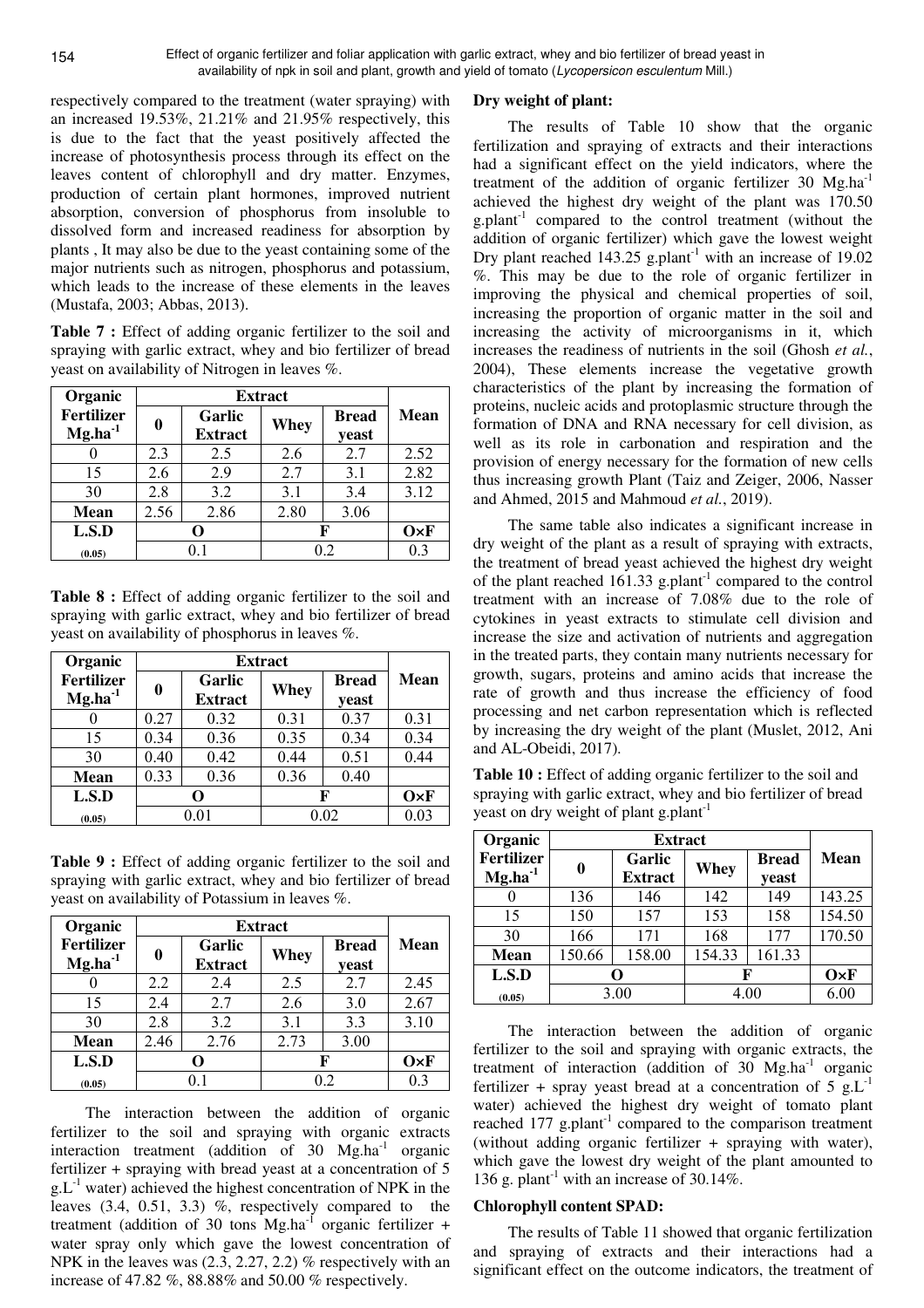the addition of organic fertilizer 30  $Mg$ , ha<sup>-1</sup> achieved the highest chlorophyll content in the plant was 64.50 SPAD compared to the control treatment without the addition of organic fertilizer, which gave the lowest chlorophyll content of 52.00 SPAD with an increase of 24.03 %, the reason may be due to the role of organic matter in the abundance and readiness of many nutrients and absorption by the plant, especially nitrogen and magnesium, which have an effect in the center of the chlorophyll molecule, which leads to an increase in the rate of photosynthesis, which is reflected in the increase of the total root and vegetative shows its effect by increasing the leaf area through building Proteins are important in increasing cell division speed and breadth and increasing plant chlorophyll content (Altomar *et al.*, 1999).

As for the spraying of organic extracts on tomato plant, the spray treatment with bread yeast achieved the highest chlorophyll content in the plant reached 62.33 SPAD compared to the control treatment with an increase of 17.60 % due to its content of amino acids and some nutrients such as nitrogen, zinc, iron, magnesium and copper which play an important role. In addition, yeast is a natural source of cytokines that play a major role in cell division, regeneration and increase in size. It also controls branching, root formation and maturation of chloroplasts green (Ezz El-Din *et al.*, 2010), Amino acids account for 7.5% of the components involved in the synthesis of many photosynthesis enzymes (El-Sayed, 2002), Or, the reason for the activation of vegetative growth is due to the effect of yeast extracts by giving the signal of nutrient transformation to the production of growth regulators and suppressing the role of pathogenic organisms, which results in the increase and accumulation of processed products and its effect on the increase of chlorophyll content in the plant (Eid, 2003; AL-Shammary *et al.*, 2017).

| <b>Table 11 :</b> Effect of adding organic fertilizer to the soil and |
|-----------------------------------------------------------------------|
| spraying with garlic extract, whey and bio fertilizer of bread        |
| yeast on chlorophyll content.                                         |

| Organic                            | <b>Extract</b> |                          |       |                       |              |
|------------------------------------|----------------|--------------------------|-------|-----------------------|--------------|
| <b>Fertilizer</b><br>$Mg, ha^{-1}$ | 0              | Garlic<br><b>Extract</b> | Whey  | <b>Bread</b><br>yeast | <b>Mean</b>  |
|                                    | 45             | 54                       | 52    | 57                    | 52.00        |
| 15                                 | 53             | 58                       | 56    | 62                    | 57.25        |
| 30                                 | 61             | 66                       | 63    | 68                    | 64.50        |
| <b>Mean</b>                        | 53.00          | 59.33                    | 57.00 | 62.33                 |              |
| L.S.D                              |                |                          | F     |                       | $O \times F$ |
| (0.05)                             | 2.00           |                          | 3.00  |                       | 5.00         |

The interaction between the addition of organic fertilizer to the soil and spraying with organic extracts, the treatment of interaction (addition of  $30$  Mg.ha<sup>-1</sup> organic fertilizer + spraying with bread yeast at a concentration of 5  $g_{\rm L}$ <sup>-1</sup> water) achieved the highest chlorophyll content in the plant was 68.00 SPAD compared to the control treatment (without adding organic fertilizer + spraying with water) which gave The lowest chlorophyll content in the plant was 45.00 SPAD with an increase of 51.11%.

### **Number of Fruits:**

The results of Table 12 showed significant differences in the number of fruits per plant by increasing the level of organic fertilizer application, the level of addition of 30  $Mg<sub>1</sub>$  achieved the highest number of fruits of the plant amounted to  $33.25$  fruit. Plant<sup>-1</sup> compared to the control treatment without the addition of organic fertilizer with an increase of 41.48%, the reason may be due to the importance of organic matter in decomposition to humus, which is essential in the cycle of carbon and nitrogen, sulfur, phosphorus and most of the mineral ions important for plant growth (Ali and Salem, 2012) in addition to the contribution of nutrients found in these fertilizers to increase the leaf content of chlorophyll and increase The activity of the plant and the organization of vital activities and increase the size of the vegetative total by increasing the number of leaves, which is reflected on the increase of the number of flowers and improve the proportion of the contract and the lack of rainfall and thus increase the number of fruits in the plant (Saud, 2013, Shammari, 2018).

As for the spraying of organic extracts on tomato plant, the treatment of bread yeast achieved the highest number of fruits of the plant amounted to  $32.00$  fruit. Plant<sup>-1</sup> compared to the control treatment with an increase of 28% due to the content of yeast extract of amino acids and its role in activating enzymes and increase the number of flowers Pollination and fertilization leading to an increase in the number of fruits.

As for the interaction between the addition of organic fertilizer to the soil and spraying with organic extracts, the treatment of interaction (addition of  $30$  Mg.ha<sup>-1</sup> organic fertilizer + spraying yeast bread at a concentration of 5 g. $L^{-1}$ water) achieved the highest number of fruits of tomato plant amounted to 37 fruit, compared to the control treatment (without the addition of organic fertilizer + spray only with water), which gave the lowest number of fruits amounted to 21 fruits.plant<sup>-1</sup> with an increase of 76.19%.

**Table 12 :** Effect of adding organic fertilizer to the soil and spraying with garlic extract, whey and bio fertilizer of bread yeast on number of fruits.

| Organic                            |       | <b>Extract</b>           |       |                       |              |
|------------------------------------|-------|--------------------------|-------|-----------------------|--------------|
| <b>Fertilizer</b><br>$Mg, ha^{-1}$ | 0     | Garlic<br><b>Extract</b> | Whey  | <b>Bread</b><br>yeast | <b>Mean</b>  |
|                                    | 21    | 24                       | 23    | 26                    | 23.50        |
| 15                                 | 24    | 30                       | 28    | 33                    | 28.75        |
| 30                                 | 30    | 34                       | 32    | 37                    | 33.25        |
| <b>Mean</b>                        | 25.00 | 29.33                    | 27.66 | 32.00                 |              |
| L.S.D                              |       |                          | F     |                       | $O \times F$ |
| (0.05)                             | 1.00  |                          | 2.00  |                       | 3.00         |

#### **Fruit Weight**

The results of Table 13 show significant differences in fruit weight by increasing the level of organic fertilizer application, the level of addition of 30  $Mg.ha^{-1}$  achieved the highest level of fruit yield was 77.50 g.fruit<sup>-1</sup> compared to the control treatment without adding organic fertilizer with an increased 35.96%, this may be due to the fact that organic fertilizers provided good conditions for plant growth and water absorption and nutrients as they Improved soil qualities, increased fertility, increased nutrient readiness and absorption by plants and improved vegetative growth, which was reflected in the increase in the carbonation process and the accumulation of the products (carbohydrates and proteins) in the plant (Mohammadi, 2009, Hussein and Jamal, 2017).

As for the spraying of organic extracts on tomato plant, spray treatment with bread yeast achieved the highest fruit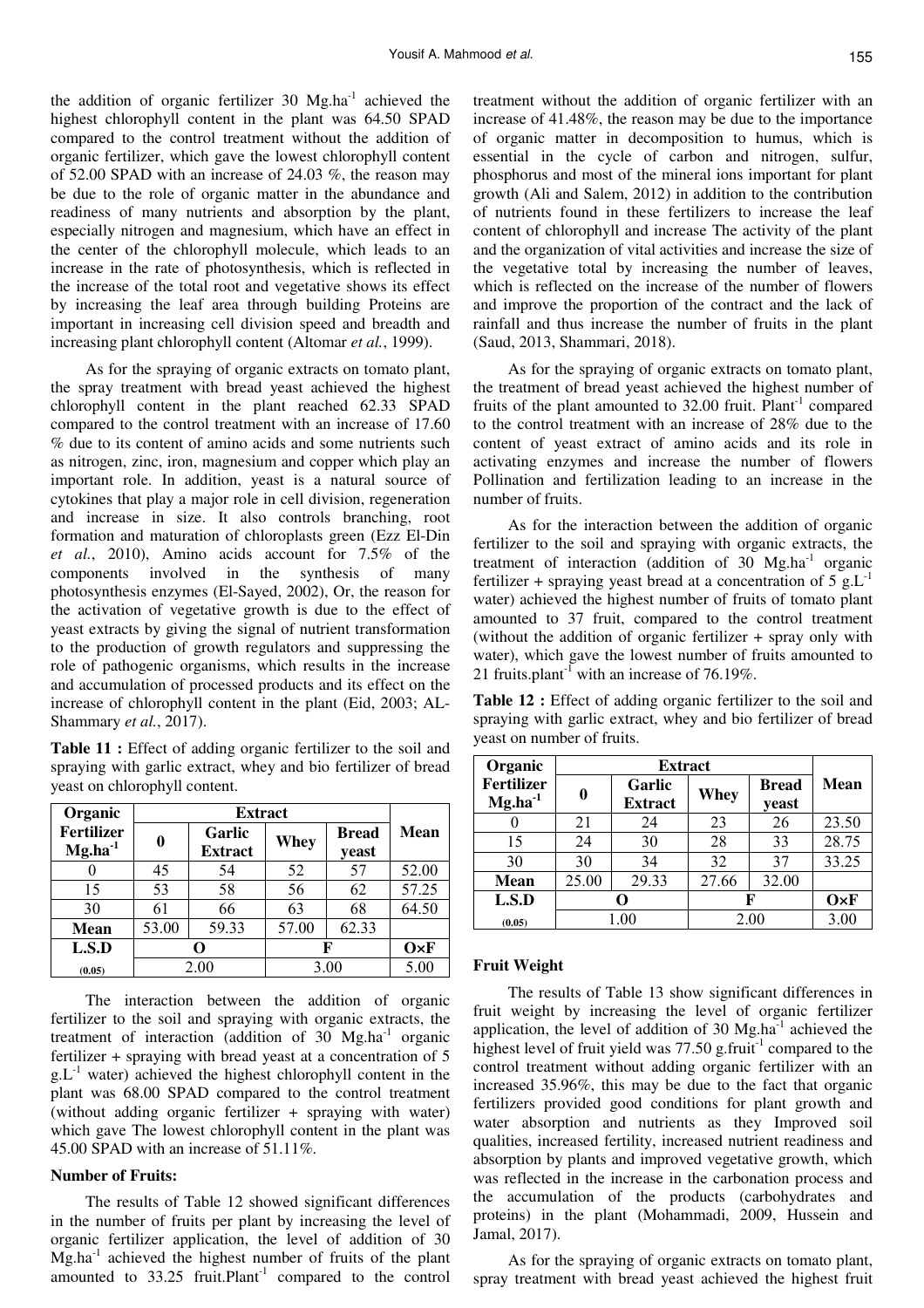amounting to  $74.00 \text{ g.fruit}^{-1}$  compared to the control treatment and by an increase of 15.62%, this is due to the increased efficiency of transport and storage from leaves to fruits and the role of P, K and Mg in increasing the efficiency of photosynthesis process and increase the transfer of nutrients from leaves to fruits, which leads to increase the average weight of the fruit.

**Table 13 :** Effect of adding organic fertilizer to the soil and spraying with garlic extract, whey and bio fertilizer of bread yeast on fruit weight.

| Organic                           | <b>Extract</b> |                          |       |                       |              |
|-----------------------------------|----------------|--------------------------|-------|-----------------------|--------------|
| <b>Fertilizer</b><br>$Mg.ha^{-1}$ | 0              | Garlic<br><b>Extract</b> | Whey  | <b>Bread</b><br>yeast | <b>Mean</b>  |
|                                   | 53             | 58                       | 56    | 61                    | 57.00        |
| 15                                | 66             | 70                       | 68    | 77                    | 70.25        |
| 30                                | 73             | 77                       | 76    | 84                    | 77.50        |
| <b>Mean</b>                       | 64.00          | 68.33                    | 66.66 | 74.00                 |              |
| L.S.D                             |                |                          | F     |                       | $O \times F$ |
| (0.05)                            | 4.00           |                          | 3.00  |                       | 6.00         |

The interaction between the addition of organic fertilizer to the soil and spraying with organic extracts, the treatment of interaction (addition of 30 Mg.ha<sup>-1</sup> organic fertilizer + spraying yeast bread at a concentration of  $5 \text{ g.L.}$ water) achieved the highest fruit weight of 84 g.fruit<sup>-1</sup> compared to the control treatment (without the addition of organic fertilizer + spray only with water) Which gave the lowest weight of the fruit amounted to 53 g.fruit<sup>-1</sup>, an increase of 39.62%.

## **Plant yield**

The results of Table 14 showed significant differences in the yield of the plant by increasing the level of organic fertilizer application, the level of addition of 30  $Mg, ha^{-1}$ achieved the highest plant yield was  $2.533 \text{ kg.} \text{plant}^{-1}$ compared to the control treatment (without adding organic fertilizer), which gave the lowest plant yield of 1.344 kg.plant<sup>-1</sup> with an increase of 88.46%, this is due to the contribution of nutrients found in organic fertilizers, especially nitrogen, phosphorus and potassium, which have a key role in increasing plant activity and organizing vital activities. The number of fruits and then increase the yield per plant, In addition, it improved the chemical and physical properties of the soil (Al-Shaibani, 2005, Saud, 2013 and Al-Shammari, 2018).

As for the spraying of organic extracts on tomato, the treatment of sprinkling with bread yeast achieved the highest plant yield of  $2.359$  gm.plant<sup>-1</sup> plant compared to the control treatment with an increase of 43.92 %, this is due to the role of yeast as a leaf fertilizer and its effect in increasing carbon dioxide, which is reflected in the improvement of net photosynthesis as well as its content of amino acids, which are the basis of building protein in the cell and thus increase the plant ration (Heikal, 2005).

The interaction between the addition of organic fertilizer to the soil and spraying with organic extracts, the treatment (addition of  $30$  Mg.ha<sup>-1</sup> organic fertilizer + spraying with bread yeast at a concentration of  $5 \text{ g.L}^{-1}$  water) achieved the highest yield of 2.952 kg Which gave the lowest plant yield of 1.113 kg. Plant<sup>-1</sup> with an increase of  $165.22\%$ .

Table 14 : Effect of adding organic fertilizer to the soil and spraying with garlic extract, whey and bio fertilizer of bread yeast on Plant yield

| Organic                           |       | <b>Extract</b> |             |              |              |
|-----------------------------------|-------|----------------|-------------|--------------|--------------|
| <b>Fertilizer</b><br>$Mg.ha^{-1}$ | 0     | Garlic         | <b>Whey</b> | <b>Bread</b> | Mean         |
|                                   |       | <b>Extract</b> |             | yeast        |              |
|                                   | 1.113 | 1.392          | 1.288       | 1.586        | 1.344        |
| 15                                | 1.584 | 2.100          | 1.904       | 2.541        | 2.032        |
| 30                                | 2.220 | 2.618          | 2.342       | 2.952        | 2.533        |
| <b>Mean</b>                       | 1.639 | 2.036          | 1.844       | 2.359        |              |
| L.S.D                             |       |                |             |              | $O \times F$ |
| (0.05)                            | 0.37  |                | 0.25        |              | 0.63         |

# **Conclusions**

The results of this study showed that the addition of organic fertilizer to the soil and spraying garlic extract, whey and bread yeast in tomato has increased the concentration of nitrogen, phosphorus and potassium in the soil and leaves as well as significant increase in the dry weight of the plant, chlorophyll content, number of fruits, fruits weight and plant yield, this is due to the fact that the organic additives changed the proportion of organic matter in the soil, which improved their qualities through the release of nutrients when decomposed and oxidized organic fertilizer by microorganism revitalization, which led to increased readiness in the soil and thus increased absorption Pour it by the plant.

Bread yeast spray has excelled in many growth traits, due to its cytokines and its role in stimulating cell division and increasing the size and activation of nutrients and aggregation in the vegetative parts as well as many nutrients necessary for growth such as sugars, proteins and amino acids that increase the rate of growth and thus increase Efficiency of food processing and net carbon representation which is reflected by increasing dry weight of the plant.

## **References**

- Aati, A.S. and Al-Sahaf, F.H. (2007). Potato production by organic farming. 2-The role of organic fertilizer and whey in the readiness of the major elements of the plant and the rate of infection Micaurizi. 38(4): 52-64.
- Abbas, S.M. (2013). The influence of biostimulants on the growth and on the biochemical composition of Vicia faba cv. Giza 3 beans. Romanian Biotech. Letters, 18(2): 8061-8068.
- Ahmed, Firas Wa`dallah (2006). Effect of Fertilizers Addition of K and Mg in Soil and Foliar Application on Tomato Growth and Yeild Under Plastic House Conditions. M.Sc. Thesis, College of Agriculture - University of Baghdad. Iraq.
- Ahmed, F.W.A. (2016). Effect of Time and the Level of Agricultural Sulfur Application on the Uptake of (P, Fe, Zn) in Plant on Growth and Yield of Two Genotypes of Maize (Zea mays L.). Journal of Qadisiyah for Agricultural Sciences. 6(2): 136-150.
- Al-Amri, N.J.K. and Adnan, N.M. (2012). Effect of organic fertilizers on growth and production of tomatoes under heated greenhouse conditions. 4(3): 21-38.
- Al-Ani, Moayad H.I. and AL-Obeidi, N.D.A. (2017). Response of varieties of maize to bio-fertilization of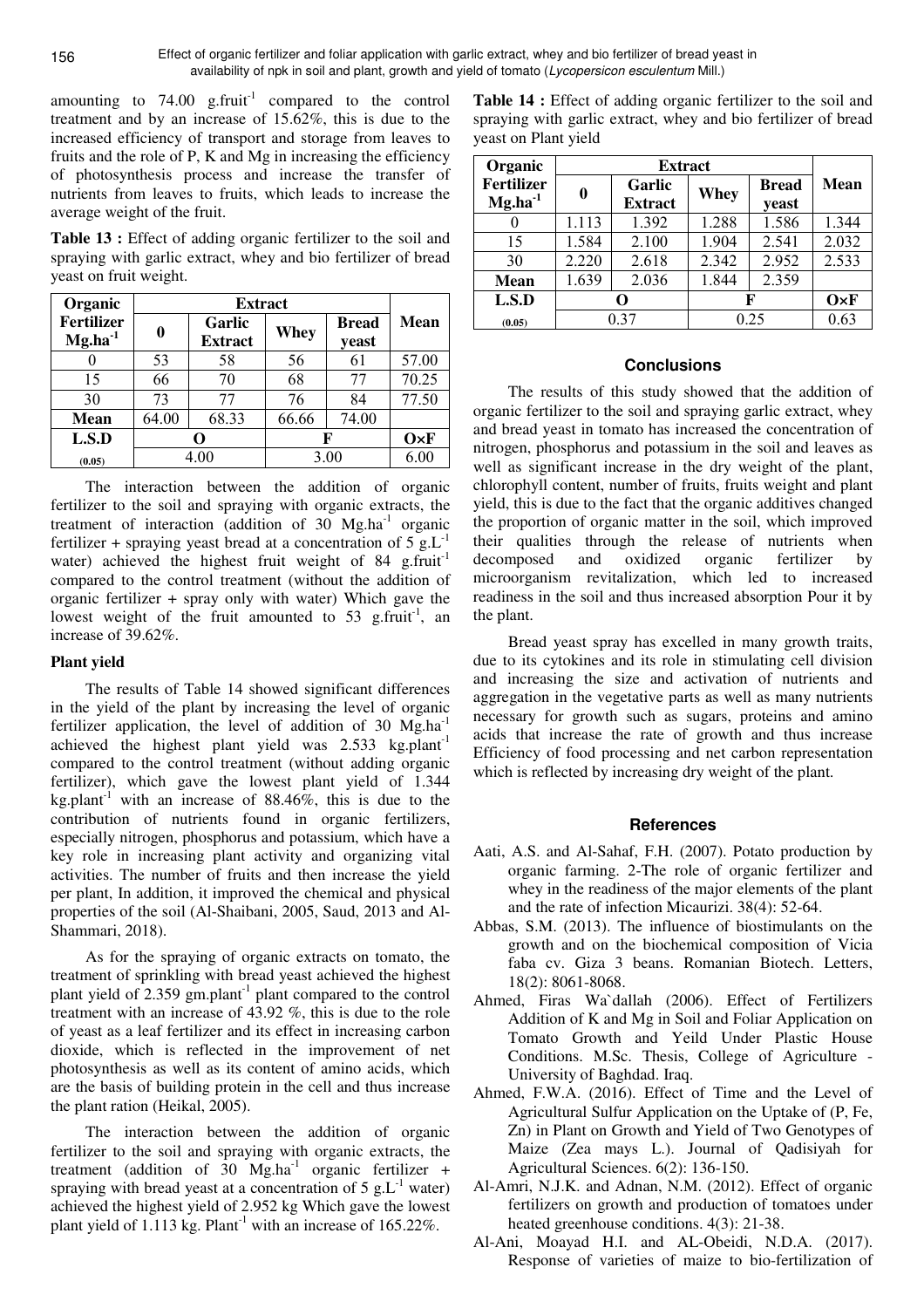Bread east (*Saccharomyces cerevisiae* L.). Anbar Journal of Agricultural Sciences. 15(2): 471-483.

- Aldilaimi, H.Y.; Ali, M.S.; Firas, W.A. (2011). Effect of Fertilizers addition of potassium and magnesium in soil and Foliar application tomato growth and yield under plastic house condaitions. Al taqani Journal, 24(1): 205- 223.
- Al-Mohammadi, O.H.M. (2009). The use of organic fertilizers and whey as a method of organic farming in the growth and production of potatoes. Doctoral dissertation. faculty of Agriculture. Baghdad University. Iraq.
- Al-Shammari, A.M.A. (2018). Effect of organic fertilizer and method of training in some of the yield characters quantitative three genotypes of tomato (*Lycopersicon esculentum* Mill (grown under greenhouse conditions. Mesopotamia J. of Agric., 46(2): 23-32.
- Al-Shammary, Aziz M.A.; Zinab, H.A. and Athear, A.K. (2017). Effect Of Genotype And Spraying Leaves With Arginine And Yeast In Some 1 - Vegetative Growth Characteristics of Potatoes (*Solanum tuberosum* L.). Diyala Journal of Agricultural Sciences, 9(2): 158-169.
- Altomar, C.; Nervell, W.A.; Bjorkman, T. and Harman, G.E. (1999). Solubilization of phosphates and micronutrients by the plant growth promoting and biocontrol fungus *Trichoderma harzinum* Rifai. App. Environ. Microbiol. 65: 2926-2933.
- Appireddy, G.K.; Saha, S.; Mina, B.L.; Kundu, S.; Selvakumar, G. and Gupta, H.S. (2008). Effect of organic manures and integrated nutrient management on yield potential of ball pepper (*Capsicum annuum*) varieties and on soil properties. Arch. Agron. Soil Sci., 24: 127- 137.
- Dodson, M.; Bachmahnn, J. and Willamis (2002). Organic Greenhouse Tomato production. Attra. Horticulture production Guide.
- Eid (2003). Effect of foliar spraying with active dry yeast and complete fertilizer (sengral) on growth, yield and fixed oil of (*Ricinus communis*) Egypt. Pharm. J. 55-66 .
- EL-Desouky, S.A.; Wanas, A.L.; Khedr, Z.M. and Kandiann, K. (2007). Utilization of parthasara the horticulture. Vegetable some natural plant extracts (of garlic and yeast) as seed soaked materials to squash (*Cucurbatia pepo* L.) 1.Effect on growth, sex expression and fruit yield and quality. J. Agric. Sci. Moshtohor, Zagaziguniv., 35(2): 839-854.
- El-Sayed, H.A. (2002). Relation between yeast and nitrogen application in flame vine. Annals of Agric. Sci. Moshtoher. 40(5): 2415-2427.
- Ezz El-Din, A.A. and Hendawy, S.F. (2010). Effect of dry yeast and compost tea on growth and oil content of Borago officinalis plant. Research J. of Agric. and Biological Sci., 6(4): 424-430.
- Gerster, H. (1997). The potential role of lycopene for human health. Journal of the American College of Nutrition, 16: 109-126.
- Ghosh, P.K.; Ramesh, P.; Bandyopadhyay, K.K.; Tripathi, A.K.; Hati, K.M.; Misra, A.K. and Acharya, C.L. (2004). Cooperative effectiveness of cattle manure, poultry manure, phosphor compost and fertilizers NPK on three cropping systems in vertisols of semi-arid tropics. I. Crop yields and system performance Indian Institute of Soil Science. Bioresource Technology. 95: 77-83.
- Hao, X.; Liu, H.S.L.; Wn, J.S.; Hu, R.G.; Tong, C.L. and Su, Y.Y. (2008). Effect of Long-term application of inorganic fertilizer and organic amendments on soil organic in three sub tropical paddy soils. Nutr. Cycling in Agroeco System 81(1): 17-24.
- Hassanein, S.A.; Nabil Fathi El-Sayed Kandil (2004). Clean Agriculture, Center for Agricultural Research and Central Agricultural Extension, Ministry of Agriculture and Land Reclamation of the Arab Republic of Egypt.
- Havlin, J.K.; Beaton, J.D.; Tisdale, S.L. and Nelson, W.L. (2014). Soil fertility and fertilizers, An introduction to nutrient management.8th edition. Upper Saddle river, newjersay. Indian Reprint. 516.
- Heikal, A.E. (2005). Effect of Organic and Bio-fertilization on Growth, Production and Compostion of (*Thymus vulgaris* L.) Plants. M.Sc. Thesis, Coll. of Agric. Univ. of Cairo, Egypt. 101.
- Husien, M.J. and Amal, A.A. (2017). Effect of Organic and Chemical Fertilization on some Growth parameters and Yield of Potato plant *Solanum tuberosum* L. CV. Safrane. Jordan Journal of Agricultural Sciences. 13(2): 515-524.
- Ibriham, F.H. and Abed AL-Hussain, R.M. (2009). Effect of spraying whey and mineral nutrition in growth and yield per plant of tomato (*Lycopersicon esculentum* Mill). Tikrit J. 9(2): 248-258.
- Jasim, A.A.J.; Nabil, J.Al-a'amry and Hussain, A.F. (2014). Responsible of tomato for phosphor and organic fertilization and bio-fertilizer. Euphrates Journal of Agricultural Sciences, 6(1): 30-47.
- Khedr, Z.M. and Farid, S. (2000). Response of naturally virus infected plants to yeast extract and phosphoric acid application. Ann. Sci. Moshtohor, Egypt. 38: 927- 939.
- Krest, I. and Keusgen, M. (1999). Stabilization and pharmaceutical use of alliinase. Pharmazie 54(4): 89- 93.
- Mahmood, Y.A.; Firas, W.A.; Sinan, S.J.; Al-Arazah, A.A. (2019. Effect of solid and liquid organic fertilizer and spray with humic acid on growth, yield of Cauliflower and nutrient uptake of nitrogen, phosphorus and potassium. Plant Archives. Special Issue Vol. 19, Supplement (2), July.
- Mahmoned, T.R. (2001). Botanical studies on the growth and germination of mahnolia (*Magnolia grandiflora* L.) plants. M.Sci. Thesis. Fac. of Agric. Moshtohor, zagazig univ., Egypt.
- Mostafa, E.A.M. and Abou Raya, M.S. (2003). Effect of soil application of active dry yeast on growth, yield and fruit qulity of Grand Nain banana cv. Arab Univ. J. of Agric. Sci., 12(2): 693-704.
- Muslet, M.M. and Al-Mohammadi, O.H.M. (2012). Fundamentals of Organic Agriculture. Republic of Iraq, Ministry of Higher Education and Scientific Research, Anbar University. faculty of Agriculture. Al-Simaa Press. 258.
- Naser, K.M. and Firas, W.A. (2015). Effect of Sources of organic Residues on Release of phosphorus from rock phosphate in calcareous soil planted with wheat. Journal of Agricultural Chemistry and Environmental Protection Society. 10(3).
- Saud, O.G.Y. (2013). Effect of spraying with some organic nutrients and breeding methods on growth and yield of